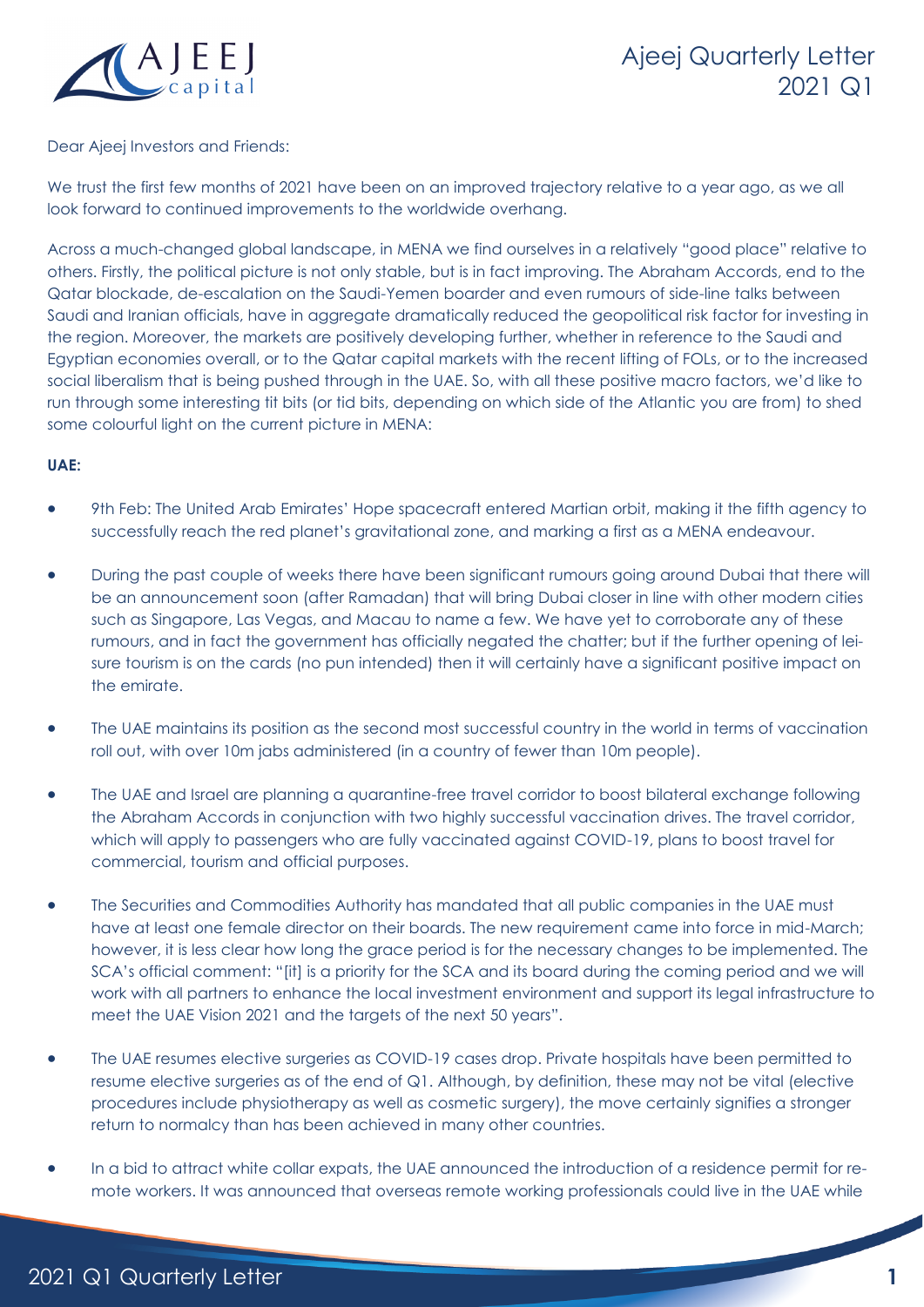

## Ajeej Quarterly Letter 2021 Q1

continuing to work for their employers in their home country. The one-year visa allows individuals to enter the country under self-sponsorship scheme. Furthermore, the government also announced that it would start issuing multi-entry tourist visas for all nationalities, therefore improving access overall. The new tourist visa structure will entail five-year multi-entry visas, allowing tourists to remain in the country for 90 days on each visit, which can be extended for another 90 days upon application.

## **SAUDI:**

- Saudi Arabia announced that it will finally allow its citizens to start travelling abroad (albeit with strict limitations) after the Eid Al-Fitr holidays, starting 17th May. The economy has been benefitting from increased captive domestic demand because of the travel restrictions imposed last year due to the COVID-19 pandemic, and the government is cognisant of the pent-up desire to travel for many – hence the controlled opening. It seems that most neighbouring countries will not be included in the permitted destinations list once travel restrictions are initially lifted.
- Foreign investor interest continues to increase in the region's largest economy. Total foreign investments in Saudi crossed the 2 trillion riyals mark for the first time by the end 2020 despite the pandemic (that's over half a trillion dollars). About half of that figure came in the form of FDIs (45%), whilst equity, fund and debt portfolio investments accounted for 29% of the total number.
- On the lighter side: Anaam Holding (the cattle trading company that was suspended in 2007 due to losses exceeding 90% of capital) announced that it is diversifying into toys and slides for kids. Does anyone remember this company?
- The Saline Water Conversion Corporation (SWCC) has done it again, setting a new Guinness World Record for the lowest energy-consuming desalination plant in the world. Previously in 2019 it won the Guinness World Record for the biggest water desalination plant with a production of 5.6 million cubic meters of water a day (which incidentally meant that it broke its 2018 world record of 5 million cubic meters). The new plant operates at 2.27 kilowatt per hour per cubic meter of desalinated water. SWCC said it aims to "strengthen its global leadership in the desalination industry, continue its plans to achieve the goals of the Kingdom's Vision 2030, and enable local content in all its current and future development projects."
- The government is starting to enforce deadlines for having employees vaccinated. So far, they are requiring bus drivers, workers at restaurants, hotels, beauty salons to be vaccinated by May 13th (just after Ramadan), otherwise they must take a PCR tests every 7 days. The vaccination drive is maintaining its strong upward trajectory, having crossed the 8 million doses mark (on a daily range of 150k to 200k doses).
- Not a lot of detail on this news item, but it is important: The CMA chairman said that the Saudi regulator has received more than 30 requests from companies seeking to list shares on Tadawul and they are currently under review. This marks the highest number of requests in the CMA's history driven by higher market turnover.
- Crown Prince Mohammed bin Salman announced the launch of the Soudah Development Company in the Asir region, with expected investments exceeding 11 billion riyals. The company aims to invest in infrastructure development with more than 20 projects with the aim of attracting two million local and international visitors annually by 2030. In numbers, Soudah will be developing 2,700 hotel rooms and 1,300